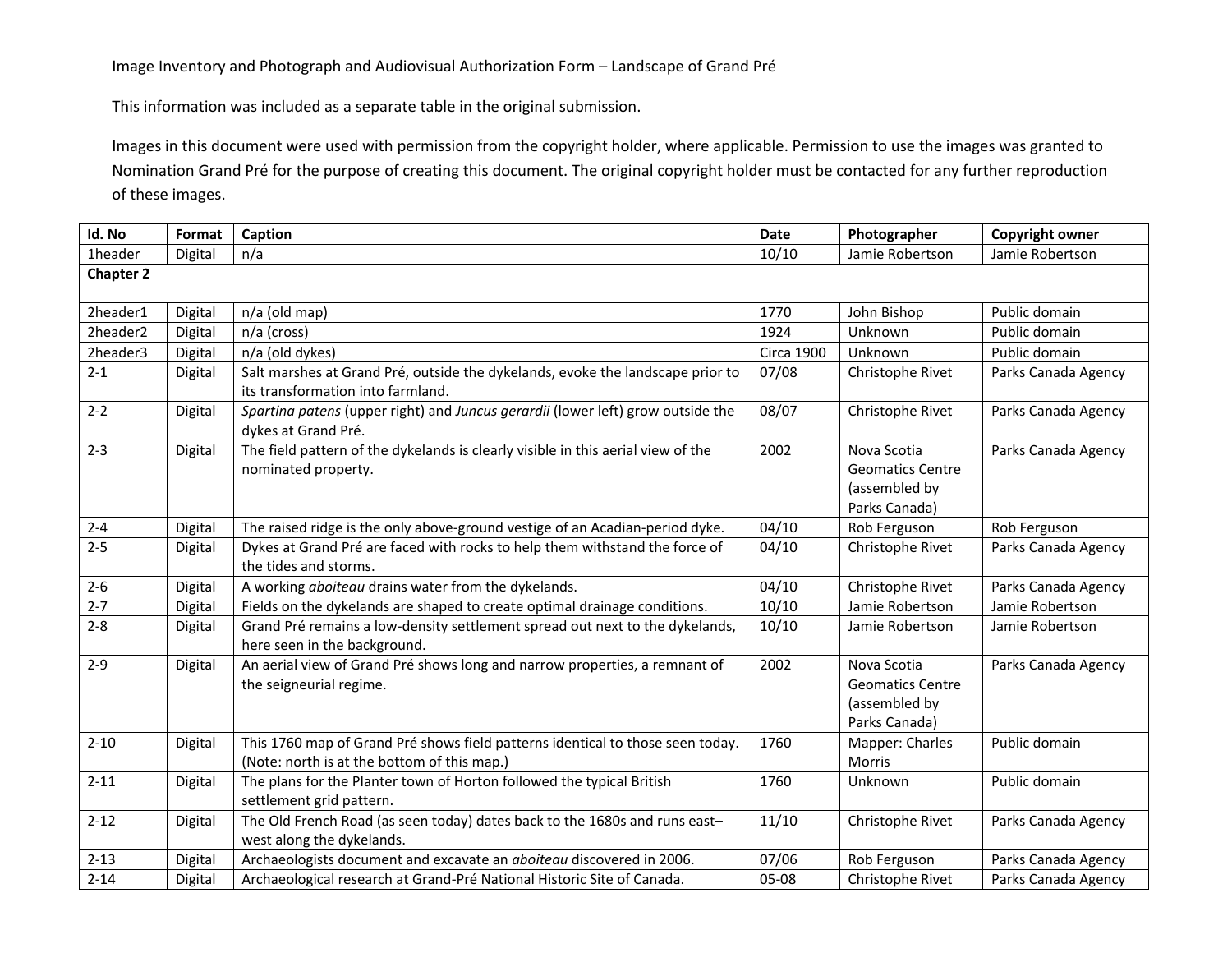| $2 - 15$ | Digital | The Memorial Church at Grand Pré is revered by Acadians worldwide.                                                                                                                                                                                                                                                                                                                                                                                                                                              | 09/03             | Chris Reardon                         | Parks Canada Agency  |
|----------|---------|-----------------------------------------------------------------------------------------------------------------------------------------------------------------------------------------------------------------------------------------------------------------------------------------------------------------------------------------------------------------------------------------------------------------------------------------------------------------------------------------------------------------|-------------------|---------------------------------------|----------------------|
| $2 - 16$ | Digital | The commemorative gardens give visitors a quiet place to reflect on the<br>Acadian story.                                                                                                                                                                                                                                                                                                                                                                                                                       | 09/03             | Chris Reardon                         | Parks Canada Agency  |
| $2 - 17$ | Digital | The Memorial Church, here seen in 1935, was erected in 1922 in the<br>commemorative gardens designed by Percy Nobbs.                                                                                                                                                                                                                                                                                                                                                                                            | 1935              | Unknown                               | Public domain        |
| $2 - 18$ | Digital | The Herbin Cross was the first memorial erected at Grand-Pré and marks the<br>location of the historic Acadian cemetery.                                                                                                                                                                                                                                                                                                                                                                                        | 09/03             | Chris Reardon                         | Parks Canada Agency  |
| $2 - 19$ | Digital | The bust of Longfellow commemorates the attention the author brought to the<br>Acadian story.                                                                                                                                                                                                                                                                                                                                                                                                                   | 09/03             | Chris Reardon                         | Parks Canada Agency  |
| $2 - 20$ | Digital | Longfellow's Evangeline popularized the story of the Acadian people around<br>the world                                                                                                                                                                                                                                                                                                                                                                                                                         | 09/03             | Chris Reardon                         | Parks Canada Agency  |
| $2 - 21$ | Digital | The Deportation Cross at Horton Landing marks the spot from which the<br>Acadians were boarded onto boats in 1755. Cape Blomidon lies in the<br>background, on the left.                                                                                                                                                                                                                                                                                                                                        | 07/06             | Victor Tétrault                       | Victor Tétrault      |
| $2 - 22$ | Digital | Today farmers work the fields with the help of modern farm equipment.                                                                                                                                                                                                                                                                                                                                                                                                                                           | 07/09             | Christophe Rivet                      | Parks Canada Agency  |
| $2 - 23$ | Digital | In 2008, the organizing committee of the Acadian Games gathered 1500 young<br>Acadian athletes at Grand-Pré to learn about their history and celebrate their<br>pride in Acadie.                                                                                                                                                                                                                                                                                                                                | 06/08             | <b>Gerald Mallet</b>                  | <b>Gerald Mallet</b> |
| $2 - 24$ | Digital | As a result of the large tidal range, extensive mudflats at Grand Pré are visible<br>at low tide.                                                                                                                                                                                                                                                                                                                                                                                                               | 08/07             | Christophe Rivet                      | Parks Canada Agency  |
| $2 - 25$ | Digital | Illustration of a cross-section of the dykelands at Grand Pré, including the tidal<br>range, salt marsh, aboiteau system and fields. Note the aboiteau refers to the<br>section of the dyke surrounding the sluice; this cannot be accurately<br>represented in a cross-section, but can be seen in 2-26. Additionally, the tidal<br>zone at Grand Pré includes mudflats that extend for hundreds of metres. In<br>order to illustrate the mean tidal range, this diagram considerably reduces the<br>mudflats. | 12/10             | <b>Steven Slipp</b>                   | Parks Canada Agency  |
| $2 - 26$ | Digital | An aboiteau opens to allow fresh water to drain from the marsh and closes to<br>prevent sea water from entering. Details of construction are illustrated above.                                                                                                                                                                                                                                                                                                                                                 | n/a               | Parks Canada<br>Agency                | Parks Canada Agency  |
| $2 - 27$ | Digital | View of a 19th century aboiteau, illustrating the elaborate structure required<br>to withstand the pressure of the tides and waves.                                                                                                                                                                                                                                                                                                                                                                             | <b>Circa 1900</b> | Unknown                               | Public domain        |
| $2 - 28$ | Digital | Biologist and historian Sherman Bleakney's map of the Grand Pré dykelands<br>indicates the sequence of dyking.                                                                                                                                                                                                                                                                                                                                                                                                  | 2004              | Sherman Bleakney                      | Sherman Bleakney     |
| $2 - 29$ | Digital | Artist Lewis Parker's painting, Acadians building dykes and aboiteaux at Grand<br>Pré, shows the collaborative building of dykes at Grand Pré.                                                                                                                                                                                                                                                                                                                                                                  | 1989              | Parks Canada<br>(Lewis Parker artist) | Parks Canada Agency  |
| $2 - 30$ | Digital | The Monument to the Attack at Grand-Pré.                                                                                                                                                                                                                                                                                                                                                                                                                                                                        | 10/10             | Christophe Rivet                      | Parks Canada Agency  |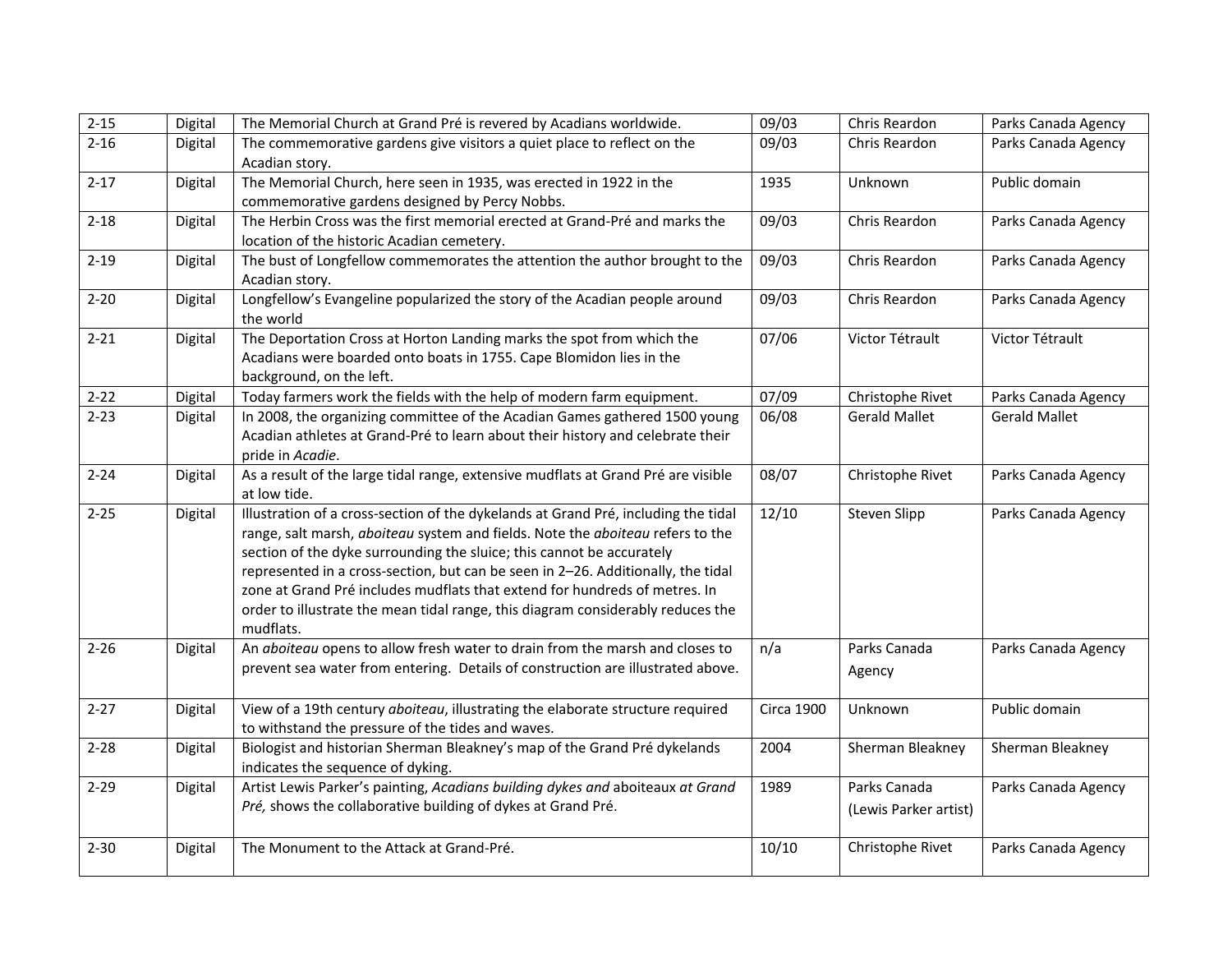| $2 - 31$ | Digital | This 1748 maps shows plans to settle Protestants at Grand Pré, labelled as "No   | 1748              | <b>Charles Morris</b> | Public domain       |
|----------|---------|----------------------------------------------------------------------------------|-------------------|-----------------------|---------------------|
|          |         | 2" in this map, prior to the Acadian Deportation. The British authorities had    |                   |                       |                     |
|          |         | planned settlements (shown as grids on this map) in the immediate vicinity of    |                   |                       |                     |
|          |         | the existing Acadian settlements (illustrated as concentrations of houses here). |                   |                       |                     |
|          |         | Note, the large concentration of houses and the church (shown as a square        |                   |                       |                     |
|          |         | with a cross) at Grand Pré, in the middle of the map, illustrating the           |                   |                       |                     |
|          |         | importance of the settlement of Grand Pré.                                       |                   |                       |                     |
| $2 - 32$ | Digital | Early 20th century depiction of Lt-Col. Winslow's camp at Grand Pré, based on    | Published         | John Frederic         | Public domain       |
|          |         | Herbin's assessment of historical evidence and tangible features.                | 1900              | Herbin                |                     |
| $2 - 33$ | Digital | The stained glass at the Memorial Church at Grand-Pré National Historic Site of  | 07/08             | Christophe Rivet      | Parks Canada Agency |
|          |         | Canada depicts the deportation of the Acadians.                                  |                   |                       |                     |
| $2 - 34$ | Digital | Destinations and movements of the deportees during the Acadian Odyssey.          | 12/10             | Steven Slipp          | Parks Canada Agency |
|          |         | Based on an original design by Robert Leblanc.                                   |                   |                       |                     |
| $2 - 35$ | Digital | A Historic Sites and Monuments Board of Canada monument at Horton                | 06/09             | Christophe Rivet      | Parks Canada Agency |
|          |         | Landing commemorates the arrival of the New England Planters in 1760.            |                   |                       |                     |
| $2 - 36$ | Digital | Repairing the dykes at Grand Pré, circa 1900. The tradition of building and      | <b>Circa 1900</b> | Amos Lawson           | Public domain       |
|          |         | maintaining dykelands collectively began with the Acadians and continued with    |                   | Hardy                 |                     |
|          |         | the New England Planters and successive generations of farmers.                  |                   |                       |                     |
| $2 - 37$ | Digital | Longfellow's 1847 epic poem, Evangeline, has gone through many translations      | 1922              | Unknown               | Public domain       |
|          |         | and editions, including this 1922 version.                                       |                   |                       |                     |
| $2 - 38$ | Digital | Here in New Brunswick, in a community welcoming the Congrès mondial              | 08/09             | Christophe Rivet      | Parks Canada Agency |
|          |         | Acadien in 2009, figures of Evangeline and Gabriel are displayed.                |                   |                       |                     |
| $2 - 39$ | Digital | The Acadian flag is a common sight around Grand Pré and in present day           | 07/10             | Christophe Rivet      | Parks Canada Agency |
|          |         | Acadian communities.                                                             |                   |                       |                     |
| $2 - 40$ | Digital | Visitors to Grand Pré, in 1923, at the well near the willow trees                | 1923              | Unknown               | Public domain       |
| $2 - 41$ | Digital | This photo of the willow trees at Grand Pré dates from the late 19th century.    | Late 1800s        | Unknown               | Public domain       |
| $2 - 42$ | Digital | Percy Nobbs's 1919 plan for the gardens at Grand Pré included potential          | 1919              | Percy Nobbs           | Public domain       |
|          |         | locations for monuments.                                                         |                   |                       |                     |
| $2 - 43$ | Digital | Henri Hébert's statue of Evangeline was placed at Grand Pré in 1920.             | Early             | Unknown               | Public domain       |
|          |         |                                                                                  | 1920s             |                       |                     |
| $2 - 44$ | Digital | Final work is carried out on the Memorial Church, 1922.                          | 1922              | Unknown               | Public domain       |
| $2 - 45$ | Digital | The statue of Notre Dame de l'Assomption, the patron saint of the                | 2008              | Victor Tétrault       | Victor Tétrault     |
|          |         | Acadians, was placed within the Memorial Church. It is seen here in 2008 and     |                   |                       |                     |
|          |         | 1923.                                                                            |                   |                       |                     |
| $2 - 46$ | Digital | The statue of Notre Dame de l'Assomption, the patron saint of the                | 1923              | Unknown               | Public domain       |
|          |         | Acadians, was placed within the Memorial Church. It is seen here in 2008 and     |                   |                       |                     |
|          |         | 1923.                                                                            |                   |                       |                     |
| $2 - 47$ | Digital | The first mass at Grand Pré since 1755 was held in 1922, led by the first        | 1922              | Unknown               | Public domain       |
|          |         | Acadian bishop, Monsignor Édouard LeBlanc.                                       |                   |                       |                     |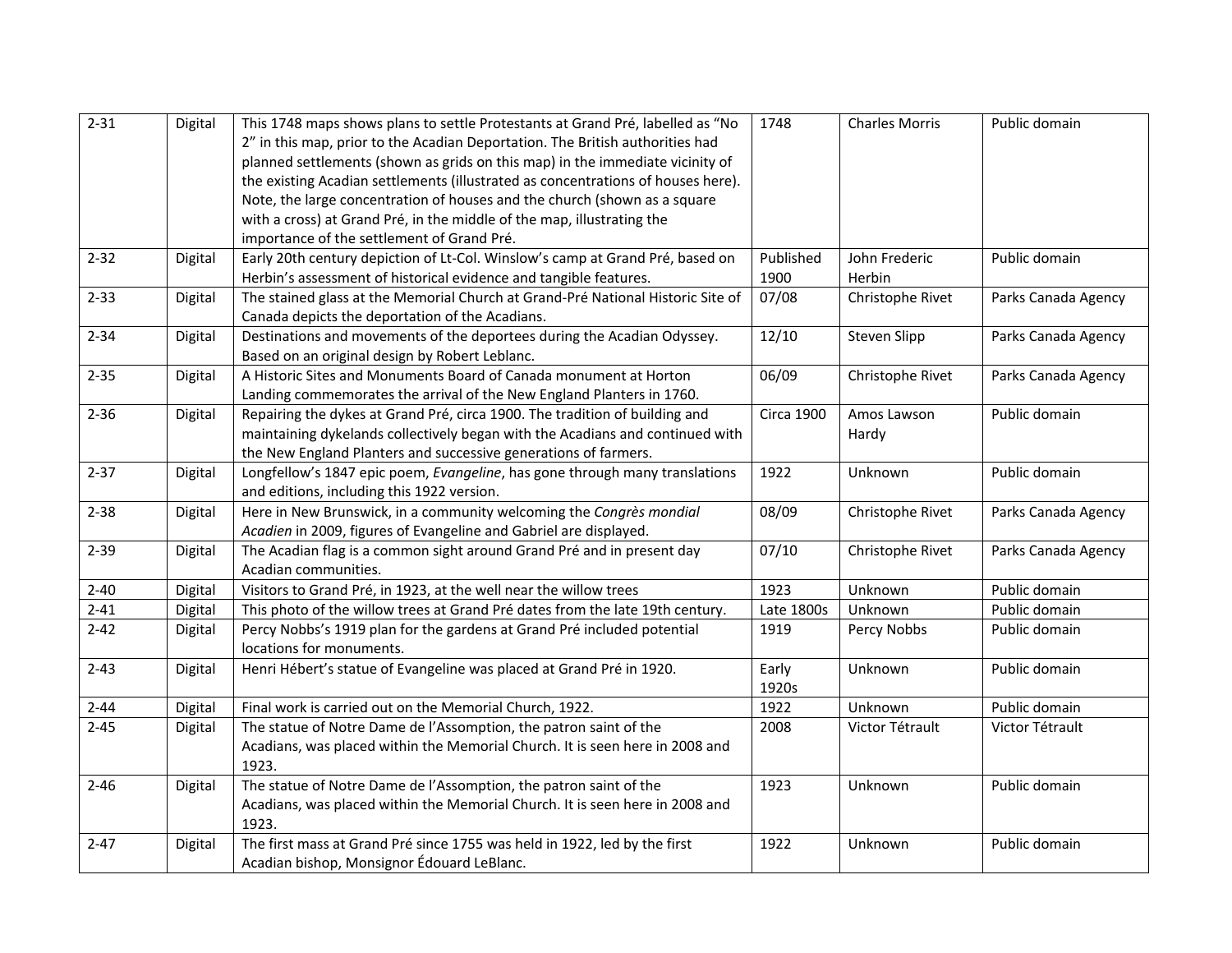| $2 - 48$         |         |                                                                                                                | 1924              | Unknown          | Public domain       |
|------------------|---------|----------------------------------------------------------------------------------------------------------------|-------------------|------------------|---------------------|
|                  | Digital | First pilgrimage organized by Le Devoir, in 1924, at which time the Deportation<br>Cross was erected.          |                   |                  |                     |
|                  |         |                                                                                                                |                   |                  |                     |
| $2 - 49$         | Digital | "Évangelines" from Louisiana came to Grand Pré in 1936, one of many visits by<br>groups of Cajuns to the park. | 1936              | Unknown          | Public domain       |
| $2 - 50$         | Digital | Thousands of Acadians attended the open air mass held at Grand Pré for the                                     | 1955              | Unknown          | Public domain       |
|                  |         | 200th Anniversary of the Deportation in 1955.                                                                  |                   |                  |                     |
| $2 - 51$         | Digital | In 2005, the Deportation Cross was relocated to Horton Landing to mark the                                     | 07/05             | François Gaudet  | François Gaudet     |
|                  |         | place from which Acadians had been loaded onto ships 250 years earlier.                                        |                   |                  |                     |
| $2 - 52$         | Digital | During the 1940s, federal and provincial governments launched programs to                                      | <b>Circa 1900</b> | Amos Lawson      | Public domain       |
|                  |         | repair and rebuild dykes in the maritime provinces, including these at Grand                                   |                   | Hardy            |                     |
|                  |         | Pré.                                                                                                           |                   |                  |                     |
| $2 - 53$         | Digital | Cattle still graze on the dykelands at Grand Pré.                                                              | 10/10             | Christophe Rivet | Parks Canada Agency |
| $2 - 54$         | Digital | Landforming, or reshaping the surface of the dykeland to improve drainage,                                     | 11/10             | Christophe Rivet | Parks Canada Agency |
|                  |         | has been carried out at Grand Pré since the 1970s.                                                             |                   |                  |                     |
| $2 - 55$         | Digital | Every July, the journées acadiennes are celebrated at Grand Pré. The                                           | 07/05             | Christophe Rivet | Parks Canada Agency |
|                  |         | commemoration of the Deportation takes place during this event, on July 28 at                                  |                   |                  |                     |
|                  |         | the Deportation Cross.                                                                                         |                   |                  |                     |
| $2 - 56$         | Digital | The multi-faith ceremony draws Acadians and non-Acadians alike to Horton                                       | 07/10             | Christophe Rivet | Parks Canada Agency |
|                  |         | Landing, as part of the National Day to commemorate the Deportation.                                           |                   |                  |                     |
| <b>Chapter 3</b> |         |                                                                                                                |                   |                  |                     |
|                  |         |                                                                                                                |                   |                  |                     |
| 3header1         | Digital | n/a (People at statue)                                                                                         | 06/08             | Victor Tétrault  | Victor Tétrault     |
| 3header2         | Digital | n/a (marsh)                                                                                                    | 08/07             | Christophe Rivet | Parks Canada Agency |
| $3-1$            | Digital | High Tide Comparison Chart: this graph shows the mean tidal ranges, in                                         | 12/10             | Steven Sipp      | Parks Canada Agency |
|                  |         | metres, for those locations capable of supporting agriculture among the top 50                                 |                   |                  |                     |
|                  |         | highest tides in the world, compiled by the United States NOAA, and the mean                                   |                   |                  |                     |
|                  |         |                                                                                                                |                   |                  |                     |
| $3-2$            |         | tidal ranges for the sites included in the comparative analysis.                                               |                   |                  |                     |
|                  | Digital | The field patterns of the Tantramar Marsh (New Brunswick, Canada) are                                          | 06/04             | Google           | Google              |
|                  |         | eroding as agricultural use is discontinued. The construction of a highway                                     |                   |                  |                     |
|                  |         | (middle across) and the building of ponds (middle bottom) have impacted the                                    |                   |                  |                     |
|                  |         | integrity of the dykeland.                                                                                     |                   |                  |                     |
| $3 - 3$          | Digital | Development has completely taken over the Bay of Delaware dykelands                                            | 04/10             | Google           | Google              |
|                  |         | outside of New Castle (United States). This land was once pasture and hay                                      |                   |                  |                     |
|                  |         | fields.                                                                                                        |                   |                  |                     |
| $3 - 4$          | Digital | The field patterns of the Marais de Dol (France) have some level of irregularity.                              | 01/06             | Google           | Google              |
|                  |         | Settlements are built on the reclaimed land.                                                                   |                   |                  |                     |
| $3 - 5$          | Digital | The tidal doors at the Gwent Levels (United Kingdom) allow water to leave the                                  | 2009              | Stephen Rippon   | Stephen Rippon      |
|                  |         | reclaimed land.                                                                                                |                   |                  |                     |
| $3-6$            | Digital | Development has encroached on the agricultural lands of the Gwent Levels                                       | 01/04             | Google           | Google              |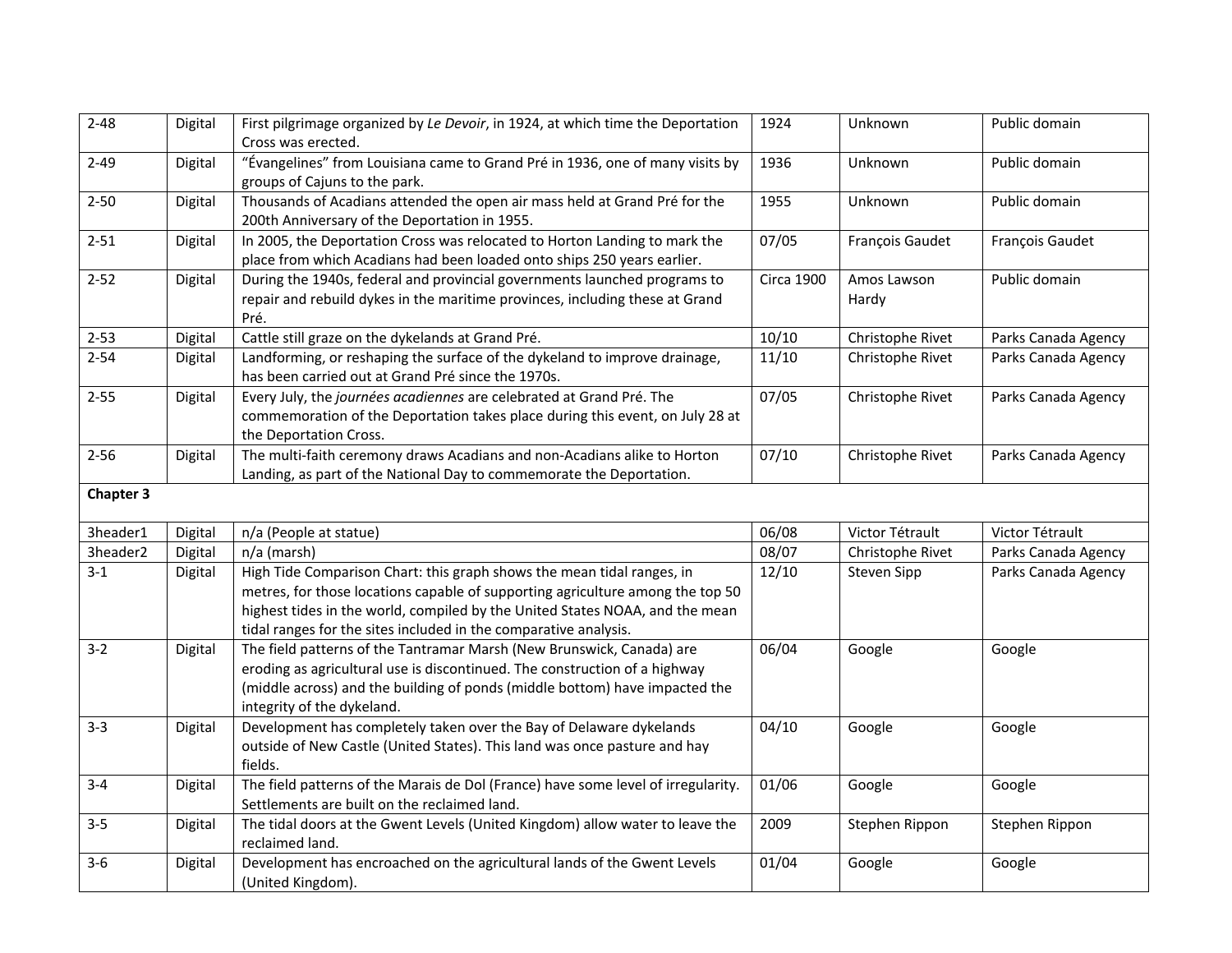| $3 - 7$  | Digital | The irregular field patterns and traditional drainage systems of the Marais         | 03/06             | Google                   | Google              |
|----------|---------|-------------------------------------------------------------------------------------|-------------------|--------------------------|---------------------|
|          |         | Potevin (France) are being eroded and replaced by regularly-shaped, larger          |                   |                          |                     |
|          |         | fields for intensive agriculture.                                                   |                   |                          |                     |
| $3 - 8$  | Digital | Altes Land (Germany) has regular field patterns.                                    | 09/06             | Google                   | Google              |
| $3-9$    | Digital | The dykeland at the Landscape of Grand Pré continues to be solely used for          | 11/10             | Christophe Rivet         | Parks Canada Agency |
|          |         | agriculture. It also continues to use a simple system of drainage, including the    |                   |                          |                     |
|          |         | aboiteau shown here, to drain the dykelands.                                        |                   |                          |                     |
| $3 - 10$ | Digital | Drainage ditches allow water to drain from the fields and exit the dykelands.       | 11/10             | Christophe Rivet         | Parks Canada Agency |
| $3 - 11$ | Digital | The Grand Pré community continues to have close ties to the agricultural            | 04/10             | Christophe Rivet         | Parks Canada Agency |
|          |         | dykelands.                                                                          |                   |                          |                     |
| $3 - 12$ | Digital | In this aerial view of the dykelands, the organic shapes of the fields are visible. | 2002              | Nova Scotia              | Parks Canada Agency |
|          |         |                                                                                     |                   | Department of            |                     |
|          |         |                                                                                     |                   | <b>Natural Resources</b> |                     |
|          |         |                                                                                     |                   | (assembled by            |                     |
|          |         |                                                                                     |                   | Parks Canada)            |                     |
| $3 - 13$ | Digital | The irregular field shapes of the dykelands are visible in this 1770 map.           | 1770              | John Bishop              | Public domain       |
| $3 - 14$ | Digital | This aboiteau, discovered in 2006, follows the same design as modern                | 07/06             | Jonathan Fowler          | Jonathan Fowler     |
|          |         | aboiteaux.                                                                          |                   |                          |                     |
| $3 - 15$ | Digital | Modern aboiteaux use update materials, but the same design as those first           | 11/10             | Christophe Rivet         | Parks Canada Agency |
|          |         | constructed in Grand Pré by the Acadians.                                           |                   |                          |                     |
| $3 - 16$ | Digital | Five aboiteaux drain the dykelands on the nominated property.                       | 11/10             | Christophe Rivet         | Parks Canada Agency |
| $3 - 17$ | Digital | Dykes and aboiteaux have always followed the same basic design at Grand Pré.        | <b>Circa 1900</b> | Unknown                  | Public domain       |
| $3 - 18$ | Digital | Aerial view of the land that will become the Grand-Pré National Historic Site       | 07/1945           | National Air Photo       | National Air Photo  |
|          |         | (1945).                                                                             |                   | Library                  | Library             |
| $3 - 19$ | Digital | Recent aerial of the Grand-Pré National Historic Site (2009).                       | 04/09             | Christophe Rivet         | Parks Canada Agency |
| $3 - 20$ | Digital | Grand Pré is indicated in this map from 1739; however, it provides little           | 1739              | Unknown                  | Public domain       |
|          |         | concrete information, except that it seemed to be an important settlement.          |                   |                          |                     |
| $3 - 21$ | Digital | This copy of a 1748 map of early settlements near Grand Pré shows the               | 1748              | <b>Charles Morris</b>    | Public domain       |
|          |         | concentration of homes on the uplands                                               | (published        |                          |                     |
|          |         |                                                                                     | 1912)             |                          |                     |
| $3 - 22$ | Digital | The John Bishop (1770) map of Grand Pré shows elongated properties,                 | 1770              | John Bishop              | Public domain       |
|          |         | suggesting a seigneurial system.                                                    |                   |                          |                     |
| $3 - 23$ | Digital | Section of the 1760 Charles Morris map showing the Horton town grid.                | 1760              | <b>Charles Morris</b>    | Public domain       |
| $3 - 24$ | Digital | Dykes in Grand Pré are still topped with vegetation from the salt marshes. Rock     | 04/10             | Christophe Rivet         | Parks Canada Agency |
|          |         | facing is currently used to help withstand the force of the tides, rather than the  |                   |                          |                     |
|          |         | wooden plank facing that was common in the 19th century.                            |                   |                          |                     |
| $3 - 25$ | Digital | Dykes in Grand Pré are still topped with vegetation from the salt marshes. Rock     | <b>Circa 1900</b> | Unknown                  | Public domain       |
|          |         | facing is currently used to help withstand the force of the tides, rather than the  |                   |                          |                     |
|          |         | wooden plank facing that was common in the 19th century.                            |                   |                          |                     |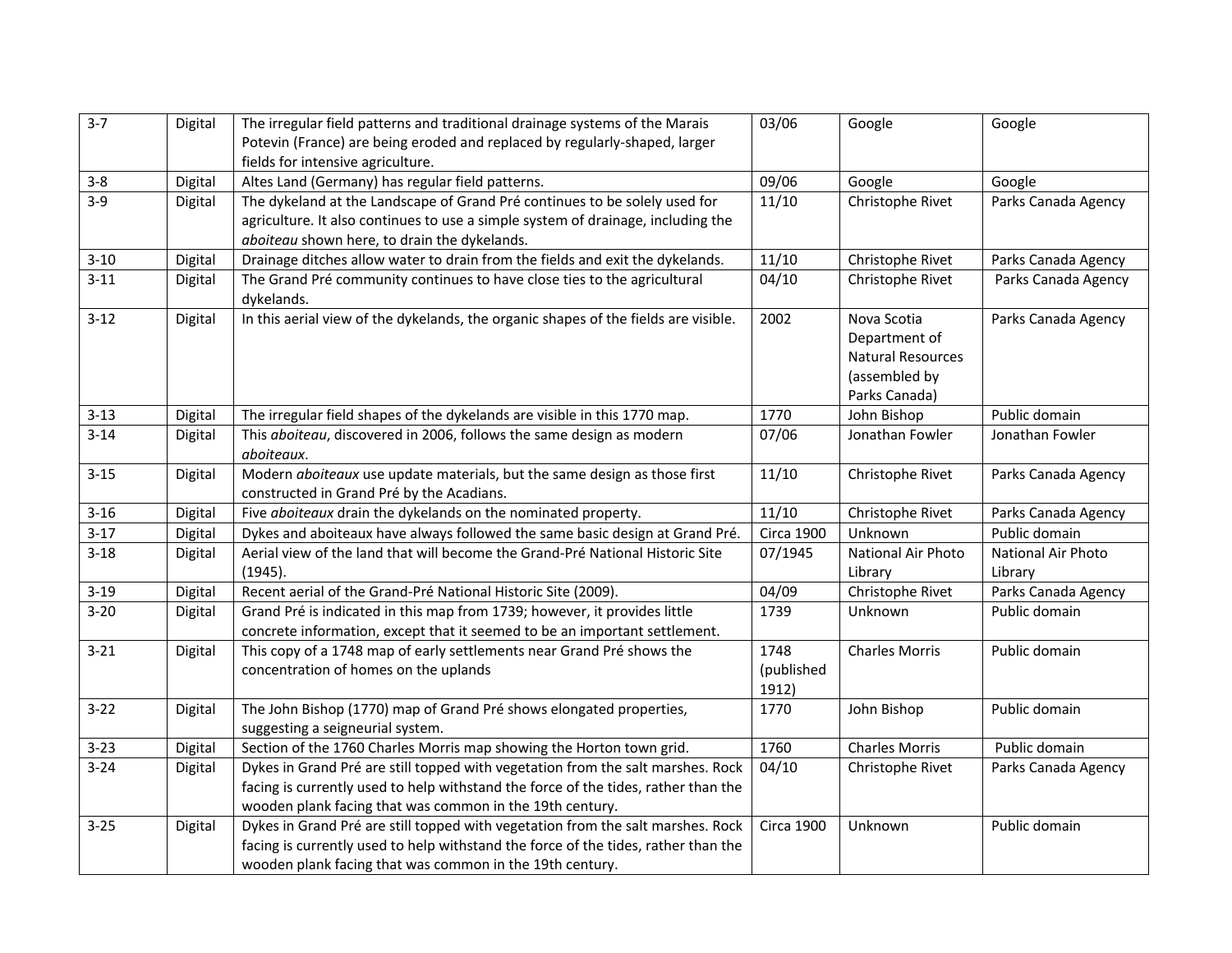| $3 - 26$         | Digital | The Herbin Cross has been maintained according to the original materials used<br>in construction (shown here in 1916).                                                                                              | 09/16 | Unknown                          | Public domain                    |
|------------------|---------|---------------------------------------------------------------------------------------------------------------------------------------------------------------------------------------------------------------------|-------|----------------------------------|----------------------------------|
| $3 - 27$         | Digital | The erection of the Deportation Cross was an important event for the Acadian<br>diaspora.                                                                                                                           | 1924  | Unknown                          | Public domain                    |
| $3 - 28$         | Digital | The Deportation Cross, here erected in St. Pierre et Miquelon (France), has<br>become a symbol of the Acadians worldwide.                                                                                           | 10/07 | Société Nationale<br>de l'Acadie | Société Nationale de<br>l'Acadie |
| $3 - 29$         | Digital | A LiDAR view of the nominated property has allowed professionals to<br>authenticate the location of the town plot and field patterns.                                                                               | 2010  | Parks Canada                     | Parks Canada                     |
| $3 - 30$         | Digital | Acadian students, in Nova Scotia, participated in an art contest, in 2010, to<br>express what Grand Pré meant to them.                                                                                              | 2010  | Various                          | Nomination Grand Pré             |
| $3 - 31$         | Digital | Local students participated in an earlier 2010 art contest to express what<br>Grand Pré meant to them.                                                                                                              | 2010  | Various                          | Nomination Grand Pré             |
| $3 - 32$         | Digital | Alex Colville's French Cross (1988) depicts the Deportation Cross at Grand Pré.                                                                                                                                     | 1988  | Alex Colville                    | Alex Colville                    |
| $3 - 33$         | Digital | Elizabeth LeFort, a well known Canadian hooked-rug artist, completed a<br>hooked rug of the Memorial Church and Statue of Evangeline in 1955. In 1968<br>it was presented to French President Charles De Gaulle.    | 1968  | unknown                          |                                  |
| $3 - 34$         | Digital | Grand Pré has inspired artists both young and old.                                                                                                                                                                  | 2008  | Chris Reardon                    | Parks Canada Agency              |
| $3 - 35$         | Digital | The Deportation Cross, first erected in Grand Pré, has become a symbol of<br>Acadians worldwide. Here it stands in St. Martinville, Louisiana.                                                                      |       | Veronique Mallet                 |                                  |
| $3 - 36$         | Digital | Antonine Maillet, renowned Acadian author and winner of the 1979 Prix<br>Goncort, writes in the voice of Acadie, reflecting on the Acadian experience,<br>and the importance of Grand Pré to the Acadian community. | 2010  | <b>Antonine Maillet</b>          | <b>Antonine Maillet</b>          |
| $3 - 37$         | Digital | Grand Pré Road is the only public road that runs through the dykelands of<br>Grand Pré.                                                                                                                             | 04/09 | Christophe Rivet                 | Parks Canada Agency              |
| <b>Chapter 4</b> |         |                                                                                                                                                                                                                     |       |                                  |                                  |
| 4header1         | Digital | n/a (aerial)                                                                                                                                                                                                        | 04/09 | Christophe Rivet                 | Parks Canada Agency              |
| 4header2         | Digital | n/a (archaeology on shore)                                                                                                                                                                                          | 2009  | Rob Ferguson                     | Parks Canada Agency              |
| 4header3         | Digital | n/a (herbin cross)                                                                                                                                                                                                  | 09/03 | Chris Reardon                    | Parks Canada Agency              |
| $4 - 1$          | Digital | Farmers use modern equipment to farm and maintain the dykelands.                                                                                                                                                    | 07/09 | Christophe Rivet                 | Parks Canada Agency              |
| $4-2$            | Digital | The national historic site has the capacity to easily accommodate large                                                                                                                                             | 07/10 | <b>Francois Gaudet</b>           | Société Nationale de             |
|                  |         | numbers of visitors.                                                                                                                                                                                                |       |                                  | l'Acadie                         |
| <b>Chapter 5</b> |         |                                                                                                                                                                                                                     |       |                                  |                                  |
| 5header1         | Digital | n/a (fields with equipment)                                                                                                                                                                                         | 11/10 | Christophe Rivet                 | Parks Canada Agency              |
| 5header2         | Digital | n/a (Evangeline and church)                                                                                                                                                                                         | 09/03 | Chris Reardon                    | Parks Canada Agency              |
| $5 - 1$          | Digital | Archaeology on the nominated property falls under the jurisdiction of the<br>Special Place Protection Act. This work was undertaken with a permit from the<br>Special Places Program.                               | 07/09 | Rob Ferguson                     | Rob Ferguson                     |